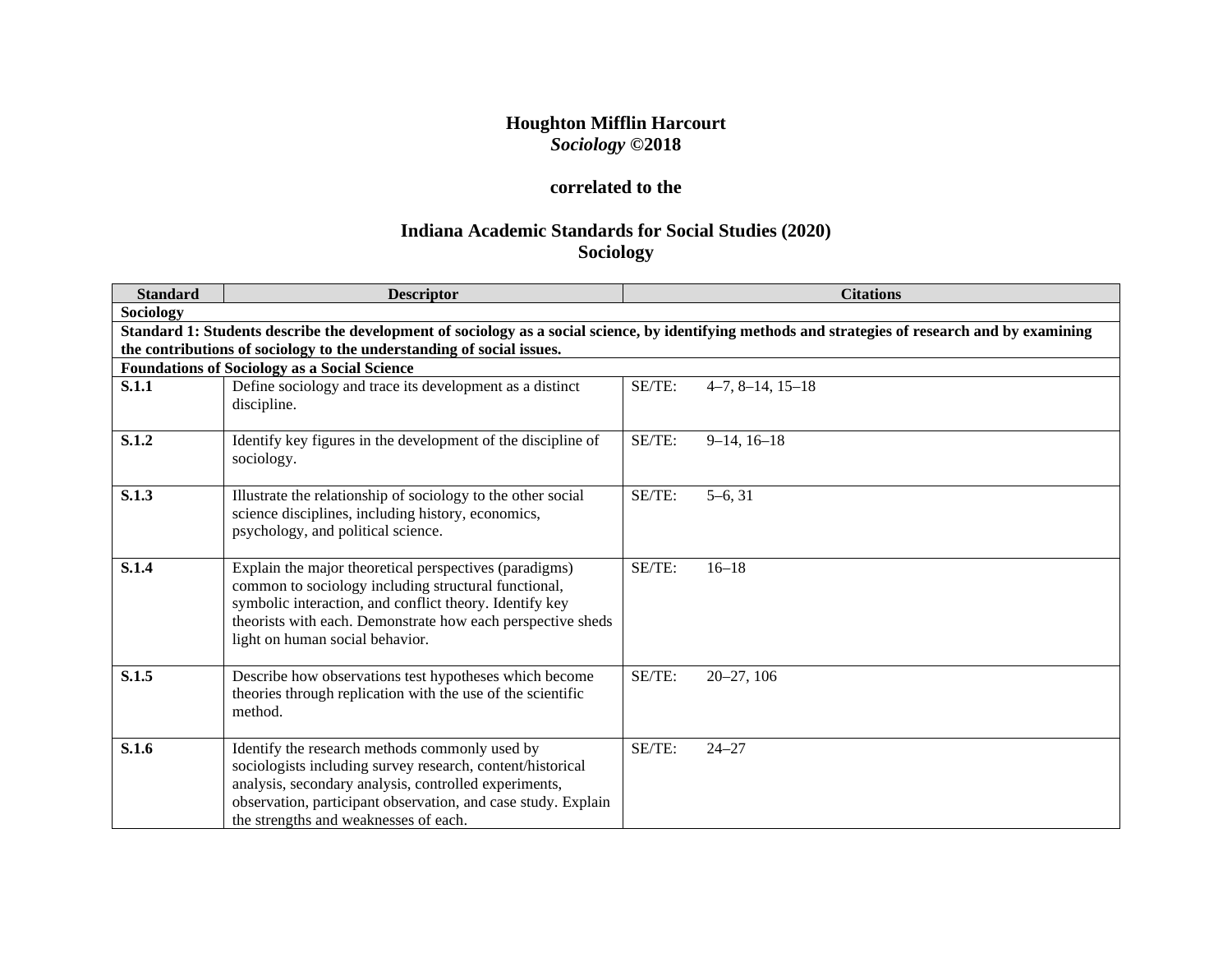| <b>Standard</b> | <b>Descriptor</b>                                                                                                                                                                                                                                                                              |                    | <b>Citations</b>                                                                                                                                  |
|-----------------|------------------------------------------------------------------------------------------------------------------------------------------------------------------------------------------------------------------------------------------------------------------------------------------------|--------------------|---------------------------------------------------------------------------------------------------------------------------------------------------|
| S.1.7           | Distinguish fact from opinion in data sources.                                                                                                                                                                                                                                                 | SE/TE:             | $22 - 27$                                                                                                                                         |
| S.1.8           | Develop a research design applying appropriate<br>methodology and use of the scientific method as it applies to<br>social scientific research; include the development of a<br>hypothesis, data collection, data interpretation, and drawing<br>conclusions.                                   | SE/TE:<br>TE Only: | S13, 27-29, 176-177, 250-251<br>$21 - 22, 25 - 26, 356$                                                                                           |
| S.1.9           | Prepare original written and oral reports and presentations on<br>specific events, people or historical eras as related to<br>sociological research.                                                                                                                                           | SE/TE:<br>TE Only: | 18, 30, 50, 83, 106, 132, 278<br>19, 40                                                                                                           |
|                 | culture defines how people in a society behave in relation to groups and to physical objects. They also learn that human behavior is learned within<br>the society. Through the culture, individuals learn the relationships, structures, patterns and processes to be members of the society. |                    | Standard 2: Students examine the influence of culture on the individual and the way cultural transmission is accomplished. Students study the way |
| <b>Culture</b>  |                                                                                                                                                                                                                                                                                                |                    |                                                                                                                                                   |
| S.2.1           | Define culture and identify the material and non-material<br>components of culture.                                                                                                                                                                                                            | SE/TE:             | 34-37, 48-49, 51                                                                                                                                  |
| S.2.2           | Explain the differences between the concepts: culture and<br>society.                                                                                                                                                                                                                          | SE/TE:             | 35                                                                                                                                                |
| S.2.3           | Identify and apply elements of nature vs. nurture in<br>explaining human social behavior.                                                                                                                                                                                                      | SE/TE:             | 88-89, 90-94, 104-105                                                                                                                             |
| S.2.4           | Identify American cultural values; explain how the U.S. is a<br>heterogeneous society.                                                                                                                                                                                                         | SE/TE:             | 36, 40, 43, 44-47                                                                                                                                 |
| S.2.5           | Identify culture conflict, cultural similarity, cultural<br>diversity.                                                                                                                                                                                                                         | SE/TE:             | $38 - 42$                                                                                                                                         |
| S.2.6           | Explain the relationship between norms and values; explain<br>how norms develop and change in a society; distinguish<br>between folkways and mores.                                                                                                                                            | SE/TE:             | $35 - 37$                                                                                                                                         |
| S.2.7           | Define and explore the defining characteristics of<br>subcultures and countercultures in the United States.                                                                                                                                                                                    | SE/TE:             | 40, 50, 100                                                                                                                                       |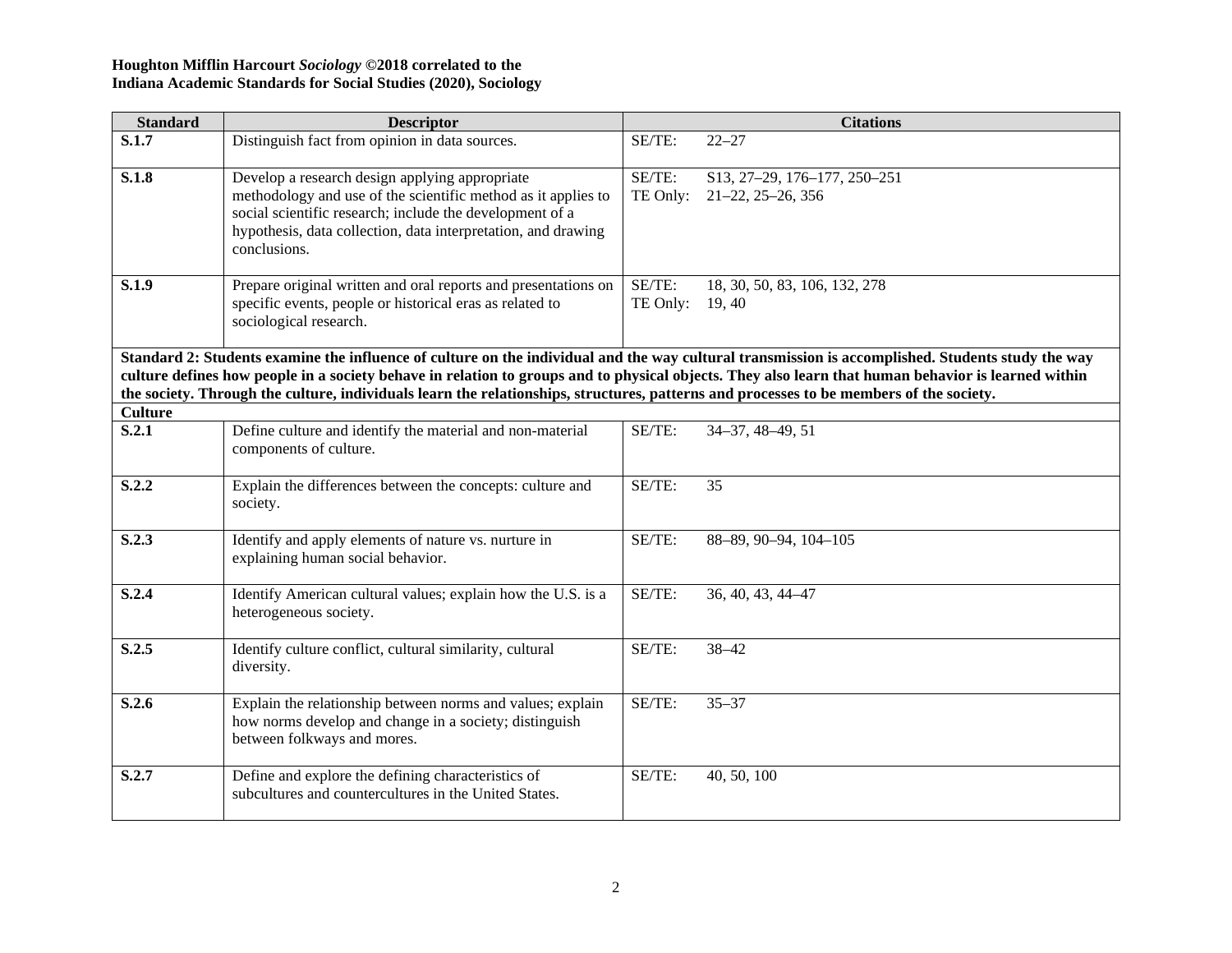| <b>Standard</b>               | <b>Descriptor</b>                                                                                                                                                                                                                                     |        | <b>Citations</b>                |
|-------------------------------|-------------------------------------------------------------------------------------------------------------------------------------------------------------------------------------------------------------------------------------------------------|--------|---------------------------------|
| S.2.8                         | Compare and contrast different types of societies, such as<br>hunting and gathering, agrarian, industrial, and<br>postindustrial.                                                                                                                     | SE/TE: | $62 - 66$                       |
| S.2.9                         | Identify both rights and responsibilities the individual has to<br>the group.                                                                                                                                                                         | SE/TE: | 70, 73                          |
| S.2.10                        | Explain how functionalists, interactionists, and conflict<br>theorists differ in their view of culture.                                                                                                                                               | SE/TE: | 41                              |
|                               | Standard 3: Students examine the process by which people develop their human potential and learn culture. Socialization will be considered as a                                                                                                       |        |                                 |
|                               | lifelong process of human social experience.                                                                                                                                                                                                          |        |                                 |
| <b>Socialization</b><br>S.3.1 |                                                                                                                                                                                                                                                       | SE/TE: | 92-94, 95-98, 100-102, 103, 113 |
|                               | Define socialization as a process that takes place from birth<br>to death, and how it changes throughout the life cycle.                                                                                                                              |        |                                 |
| S.3.2                         | Explain how the self-concept is formed using the<br>interactionist perspective.                                                                                                                                                                       | SE/TE: | 95-98, 104-105                  |
| S.3.3                         | Explain how symbolic communication allows for<br>socialization and cultural transmission.                                                                                                                                                             | SE/TE: | $99 - 102$                      |
| S.3.4                         | Explore the contributions of George Herbert Mead and<br>Charles Horton Cooley to the development of theories of<br>self-concept. Explain how psychologists such as Piaget and<br>Freud inspired sociologists to study early childhood<br>development. | SE/TE: | 96-97, 106                      |
| S.3.5                         | Identify the goals of socialization (transmission of culture<br>including values inculcation, self-control and social control,<br>appropriate role behavior, skills attainment).                                                                      | SE/TE: | 95-98, 99-102, 103, 113         |
| S.3.6                         | Identify the major agents of socialization and evaluate the<br>role each plays (family, play group, peer group, school, mass<br>media, job, religion, total institutions, including re-<br>socialization).                                            | SE/TE: | 92-94, 96-98, 100-102, 103, 107 |
| S.3.7                         | Discuss how societies recognize rites of passage.                                                                                                                                                                                                     | SE/TE: | 111, 114                        |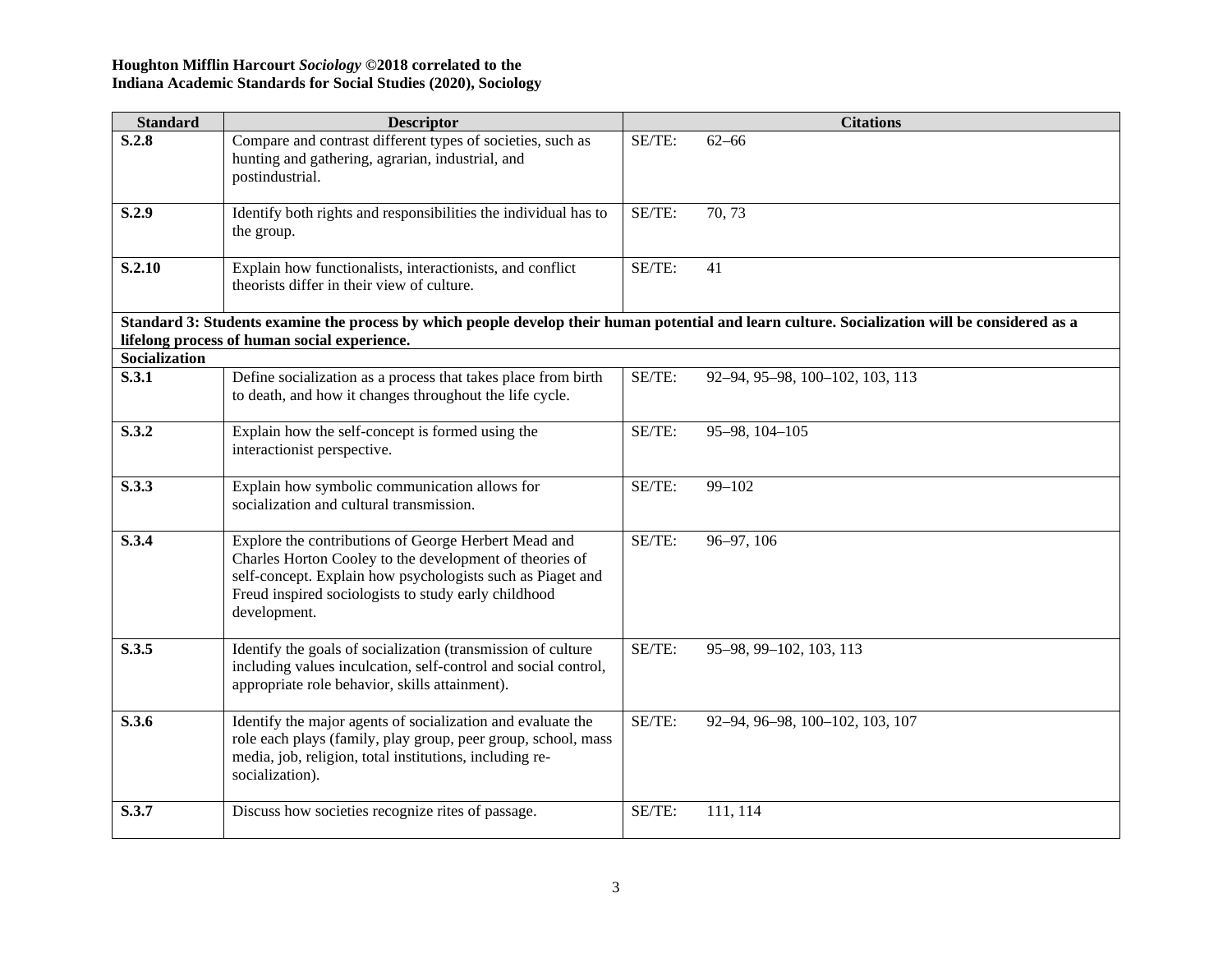| <b>Standard</b>                                                                                                                                                                                                                                                                                                                            | <b>Descriptor</b>                                                                                                                                                                  |                    | <b>Citations</b> |
|--------------------------------------------------------------------------------------------------------------------------------------------------------------------------------------------------------------------------------------------------------------------------------------------------------------------------------------------|------------------------------------------------------------------------------------------------------------------------------------------------------------------------------------|--------------------|------------------|
|                                                                                                                                                                                                                                                                                                                                            | Standard 4: Students identify how social status influences individual and group behaviors and how that status relates to the position a person                                     |                    |                  |
| occupies within a social group.                                                                                                                                                                                                                                                                                                            |                                                                                                                                                                                    |                    |                  |
| <b>Social Stratification</b>                                                                                                                                                                                                                                                                                                               |                                                                                                                                                                                    |                    |                  |
| S.4.1                                                                                                                                                                                                                                                                                                                                      | Define stratification as a sociologist would.                                                                                                                                      | SE/TE:             | 186-190, 191     |
| S.4.2                                                                                                                                                                                                                                                                                                                                      | Compare the stratification models of Max Weber and Karl<br>Marx.                                                                                                                   | SE/TE:             | 188, 190         |
| S.4.3                                                                                                                                                                                                                                                                                                                                      | Compare the stratification of different societies                                                                                                                                  | SE/TE:             | 186-188, 191     |
| S.4.4                                                                                                                                                                                                                                                                                                                                      | Explore stratification from both functionalist and conflict<br>perspectives.                                                                                                       | SE/TE:             | 189-190          |
| S.4.5                                                                                                                                                                                                                                                                                                                                      | Explain how stratification differs from simple inequality and<br>how stratification relates to ideology.                                                                           | SE/TE:             | 187-190, 191     |
| S.4.6                                                                                                                                                                                                                                                                                                                                      | Explore the consequences (or results) of stratification.                                                                                                                           | SE/TE:             | 184-185, 197-201 |
| S.4.7                                                                                                                                                                                                                                                                                                                                      | Explore stratification and inequality in the United States<br>including its causes and consequences; distinguish between<br>inequality of opportunity and inequality of condition. | SE/TE:             | $192 - 196$      |
| S.4.8                                                                                                                                                                                                                                                                                                                                      | Distinguish between the terms role, status, and esteem.                                                                                                                            | SE/TE:             | $55 - 57$        |
| S.4.9                                                                                                                                                                                                                                                                                                                                      | Explain how roles and role expectations can lead to role<br>conflict                                                                                                               | SE/TE:             | $56 - 57$        |
| Standard 5: Students learn to differentiate between the biological differences that divide the human population into male and female, and gender<br>which is the personal traits and social positions that members of a society attach to being male or female. The development and changes in gender<br>roles over time will be examined. |                                                                                                                                                                                    |                    |                  |
| <b>Sociology of Gender</b>                                                                                                                                                                                                                                                                                                                 |                                                                                                                                                                                    |                    |                  |
| S.5.1                                                                                                                                                                                                                                                                                                                                      | Distinguish between biological (ascribed) status and socially<br>assigned gender roles.                                                                                            | SE/TE:             | 55, 233          |
| S.5.2                                                                                                                                                                                                                                                                                                                                      | Explore how gender role socialization occurs.                                                                                                                                      | SE/TE:             | 233-235          |
| S.5.3                                                                                                                                                                                                                                                                                                                                      | Explore sexism in language.                                                                                                                                                        | SE/TE:<br>TE Only: | 234<br>232-233   |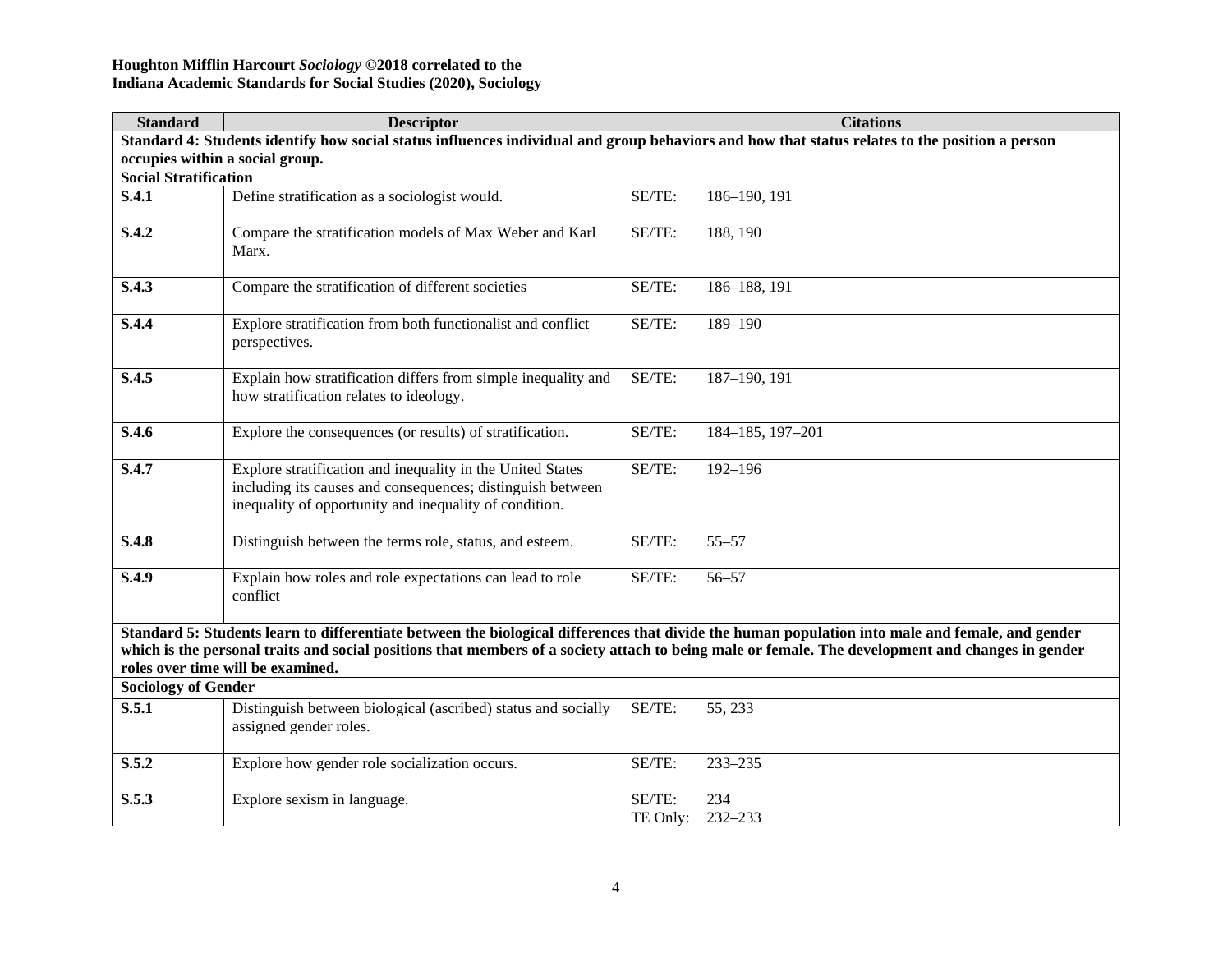| <b>Standard</b>            | <b>Descriptor</b>                                                                                                                                           |        | <b>Citations</b>                                                                                                                                |
|----------------------------|-------------------------------------------------------------------------------------------------------------------------------------------------------------|--------|-------------------------------------------------------------------------------------------------------------------------------------------------|
| S.5.4                      | Describe the functional explanation of gender role<br>socialization and contrast it with the conflict explanation.                                          | SE/TE: | 233-235                                                                                                                                         |
| S.5.5                      | Explore how gender roles differ in different societies and<br>how they change over time.                                                                    | SE/TE: | 233-237                                                                                                                                         |
| S.5.6                      | Examine gender roles from the functionalist, the<br>interactionist, and the conflict perspectives.                                                          | SE/TE: | 233-235                                                                                                                                         |
|                            | people who share some common characteristics, such as common interests, beliefs, behavior, feelings, thoughts and contact with each other.                  |        | Standard 6: Students explore the impacts of social groups on individual and group behavior. They understand that social groups are comprised of |
| <b>Sociology of Groups</b> |                                                                                                                                                             |        |                                                                                                                                                 |
| S.6.1                      | Sociologically define social groups and distinguish groups<br>from crowds and aggregates.                                                                   | SE/TE: | $69 - 70$                                                                                                                                       |
| S.6.2                      | Distinguish between primary groups and secondary groups<br>with examples of each.                                                                           | SE/TE: | $70 - 71$                                                                                                                                       |
| S.6.3                      | Explore reasons for group formation; distinguish<br>instrumental from expressive needs.                                                                     | SE/TE: | $70 - 73$                                                                                                                                       |
| S.6.4                      | Explain the functions of groups both for individual group<br>members and for society.                                                                       | SE/TE: | $72 - 73$                                                                                                                                       |
| S.6.5                      | Explain how the importance of primary and secondary<br>groups have changed over time, particularly in relation to<br>pre-industrial and industrial society. | SE/TE: | $65 - 66, 70 - 71$                                                                                                                              |
| S.6.6                      | Describe leadership styles (authoritarian, democratic,<br>laissez-faire). Describe the benefits and drawbacks of each<br>style.                             | SE/TE: | 293-296                                                                                                                                         |
| S.6.7                      | Define ethnocentrism and explain how it can be beneficial or<br>destructive to a culture.                                                                   | SE/TE: | 41, 412-413                                                                                                                                     |
| S.6.8                      | Define different types of groups (involuntary, voluntary,<br>coercive, reference).                                                                          | SE/TE: | $70 - 72$                                                                                                                                       |
| S.6.9                      | Explore the formation of group norms.                                                                                                                       | SE/TE: | 71, 73, 76-77, 80-81                                                                                                                            |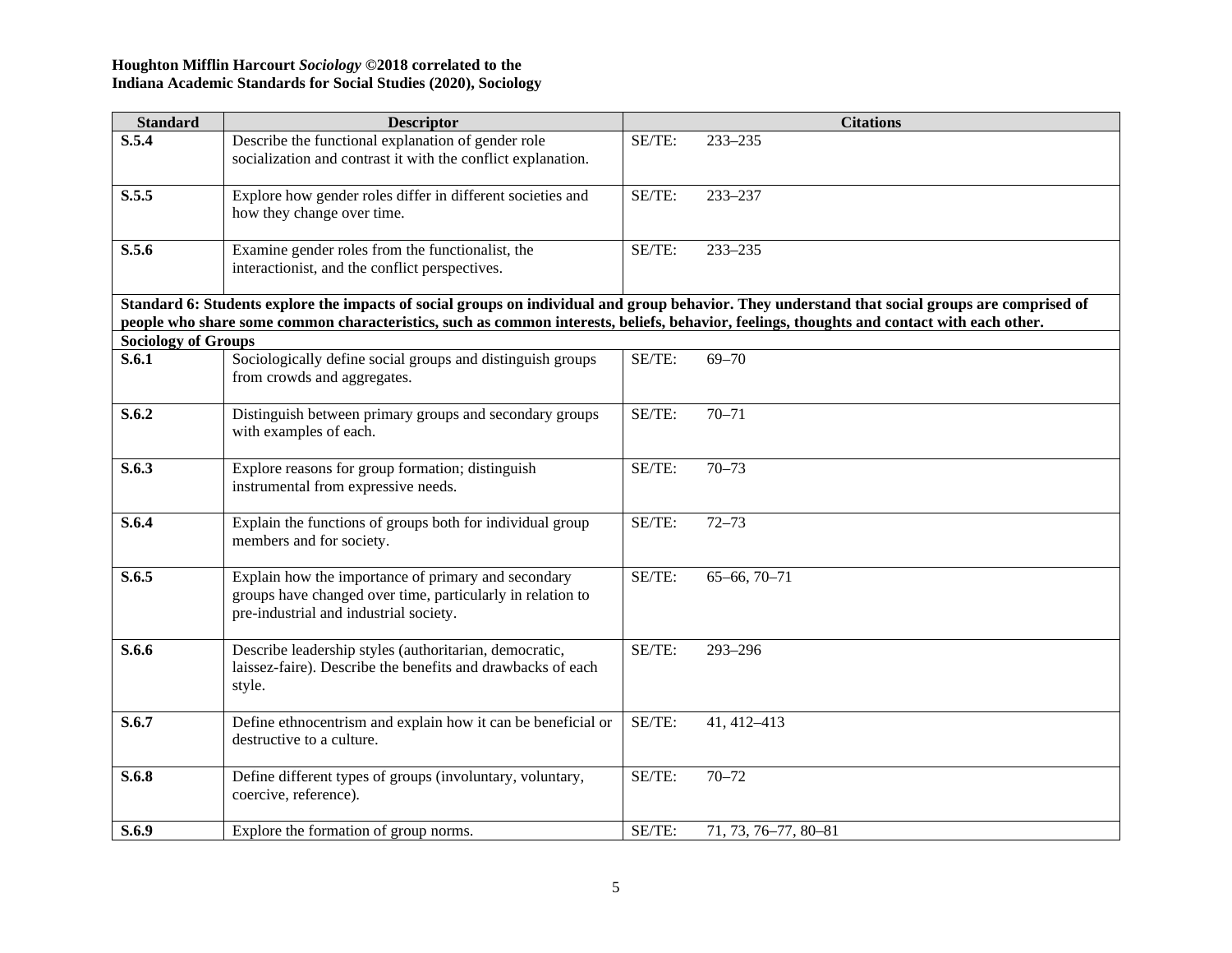| <b>Standard</b>                                                                                                                                      | <b>Descriptor</b>                                                                                                                                                                                                            |                    | <b>Citations</b>                                                                                                                                    |  |
|------------------------------------------------------------------------------------------------------------------------------------------------------|------------------------------------------------------------------------------------------------------------------------------------------------------------------------------------------------------------------------------|--------------------|-----------------------------------------------------------------------------------------------------------------------------------------------------|--|
|                                                                                                                                                      | Standard 7: Students identify the effects of social institutions on individual and group behavior. They understand that social institutions are the                                                                          |                    |                                                                                                                                                     |  |
| social groups in which an individual participates, and that these institutions influence the development of the individual through the socialization |                                                                                                                                                                                                                              |                    |                                                                                                                                                     |  |
| process.                                                                                                                                             |                                                                                                                                                                                                                              |                    |                                                                                                                                                     |  |
| <b>Social Institutions</b>                                                                                                                           |                                                                                                                                                                                                                              |                    |                                                                                                                                                     |  |
| S.7.1                                                                                                                                                | Define social institutions as being made up of norms and<br>values, and explain their importance to society.                                                                                                                 | SE/TE:             | 261, 338, 347                                                                                                                                       |  |
| S.7.2                                                                                                                                                | Identify basic social institutions and explain their impact on<br>individuals, groups, and organizations within society and<br>how they transmit the values of society.                                                      | SE/TE:             | 261-265, 266-270, 271-285, 282-286, 287-291, 292-296,<br>297-301, 308-315, 316-321, 322-326, 327-331, 338-341,<br>342-346, 347-352, 353-359         |  |
| S.7.3                                                                                                                                                | Discuss the concept of political power and factors that<br>influence political power.                                                                                                                                        | SE/TE:             | 292-301                                                                                                                                             |  |
| S.7.4                                                                                                                                                | Conduct research and analysis on an issue associated with<br>social structure or social institutions.                                                                                                                        | SE/TE:             | 81-82, 266-277, 279, 302-303, 305, 310, 332-333, 335, 340,<br>360-361, 363                                                                          |  |
| S.7.5                                                                                                                                                | Examine one or more important social institutions (such as<br>marriage, family, education, health care, Judicial system,<br>religion) and their functions for society; consider how<br>conflict theory sees the institution. | SE/TE:             | 17, 261-265, 266-270, 271-285, 282-286, 287-291, 292-296,<br>297-301, 308-315, 316-321, 322-326, 327-331, 338-341,<br>342-346, 347-352, 353-359     |  |
|                                                                                                                                                      | numerous factors and that some changes are minor and others are major.                                                                                                                                                       |                    | Standard 8: Students examine the changing nature of society. They explain that social change addresses the disruption of social functions caused by |  |
|                                                                                                                                                      | <b>Collective Behavior and Social Change</b>                                                                                                                                                                                 |                    |                                                                                                                                                     |  |
| S.8.1                                                                                                                                                | Describe how and why societies change over time.                                                                                                                                                                             | SE/TE:<br>TE Only: | 42, 43, 117, 370-377, 409-414, 415-418<br>41                                                                                                        |  |
| S.8.2                                                                                                                                                | Examine various social influences that can lead to immediate<br>and long-term changes.                                                                                                                                       | SE/TE:             | 42, 43, 404-408, 409-414, 415-418                                                                                                                   |  |
| S.8.3                                                                                                                                                | Describe how collective behavior can influence and change<br>society.                                                                                                                                                        | SE/TE:             | 394-403, 404-408                                                                                                                                    |  |
| S.8.4                                                                                                                                                | Examine how technological innovations and scientific<br>discoveries have influenced major social institutions.                                                                                                               | SE/TE:             | 65-66, 67, 77, 120, 144, 172, 264, 290, 318, 386                                                                                                    |  |
| S.8.5                                                                                                                                                | Discuss how innovations in science and technology affect<br>social interaction and culture.                                                                                                                                  | SE/TE:             | 34-35, 65-66, 72, 77, 81, 101, 120, 129, 144, 172, 283, 358,<br>380, 386                                                                            |  |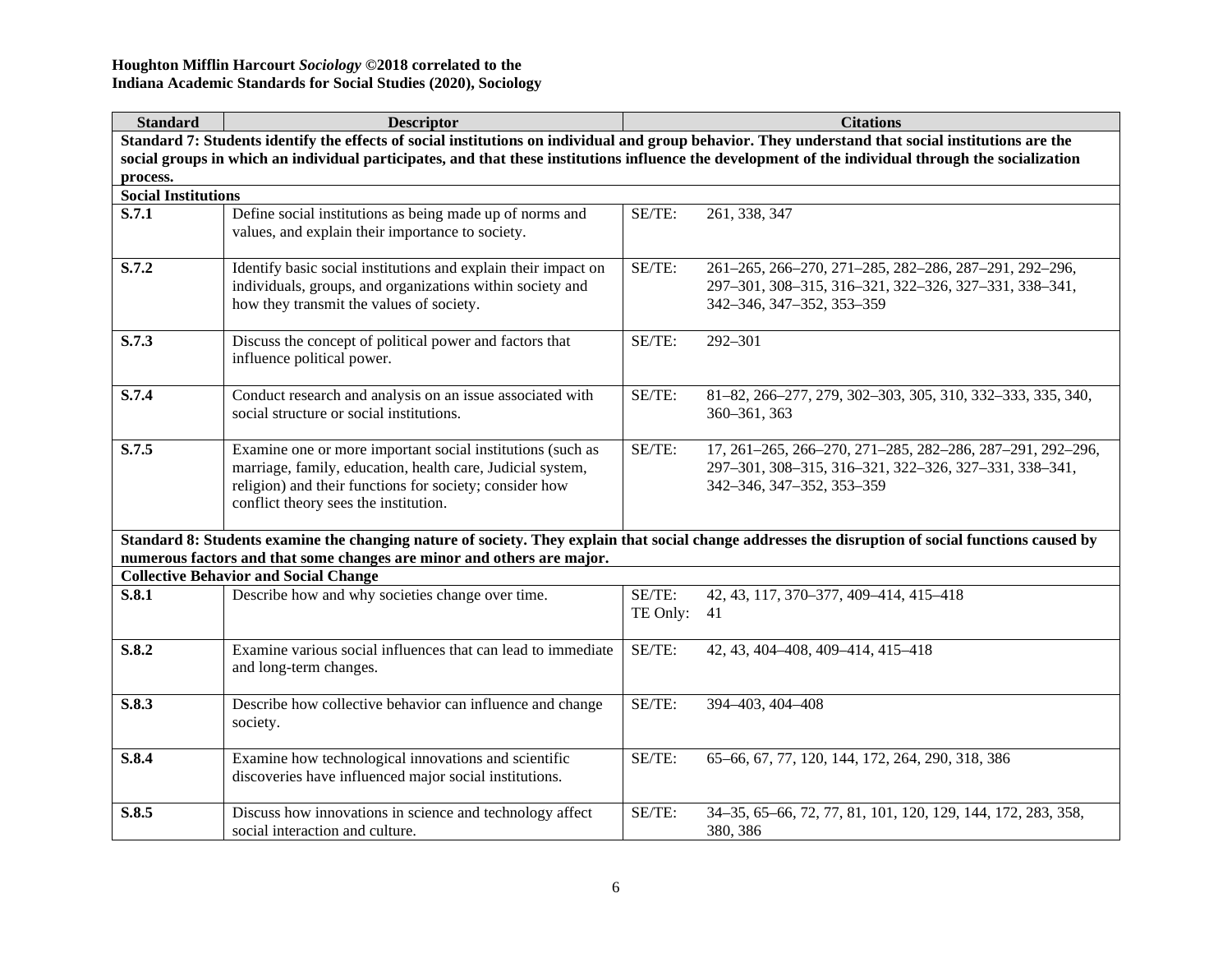| <b>Standard</b>        | <b>Descriptor</b>                                                                                                    |                    | <b>Citations</b>                                                                                                                                     |
|------------------------|----------------------------------------------------------------------------------------------------------------------|--------------------|------------------------------------------------------------------------------------------------------------------------------------------------------|
| S.8.6                  | Describe how the role of the mass media has changed over<br>time and project what changes might occur in the future. | SE/TE:             | 347-352, 353-359                                                                                                                                     |
| S.8.7                  | Distinguish major differences between social movements<br>and collective behavior with examples.                     | SE/TE:             | 394-403, 404-408                                                                                                                                     |
| S.8.8                  | Investigate the consequences of change to society.                                                                   | SE/TE:             | 64-66, 409-414, 419-423                                                                                                                              |
| S.8.9                  | Trace the development of the use of a specific type of<br>technology in the community.                               | SE/TE:             | 35, 64–65, 67, 120, 144, 172, 283, 380, 386                                                                                                          |
| S.8.10                 | Cite examples of the use of technology in social research.                                                           | SE/TE:             | 24-26, 53, 119, 144, 172, 290, 318, 386                                                                                                              |
| S.8.11                 | Evaluate a current issue that has resulted from scientific<br>discoveries and/or technological innovations.          | SE/TE:<br>TE Only: | 77, 129, 244–245, 380, 386, 412–413<br>45                                                                                                            |
|                        | a large number of people in an adverse way.                                                                          |                    | Standard 9: Students analyze a range of social problems in today's world. Social problems result from imbalances within the social system and affect |
| <b>Social Problems</b> |                                                                                                                      |                    |                                                                                                                                                      |
| S.9.1                  | Identify characteristics of a social problem as opposed to an<br>individual problem.                                 | SE/TE:             | 9, 126, 128                                                                                                                                          |
| S.9.2                  | Describe how social problems have changed over time.                                                                 | SE/TE:             | 122-126, 170, 173, 215-217, 220, 222-223, 235-237                                                                                                    |
| S.9.3                  | Explain how patterns of behavior are found with certain<br>social problems.                                          | SE/TE:             | 122, 127-128, 162-167, 200                                                                                                                           |
| S.9.4                  | Discuss the implications of social problems for society.                                                             | SE/TE:             | 108-109, 123-124, 129, 162-167, 169-174, 175, 184-185, 200,<br>220-224, 246-247, 254-255                                                             |
| S.9.5                  | Examine how individuals and groups respond to social<br>problems.                                                    | SE/TE:             | 13-14, 128, 129, 172-174, 181, 200-201, 235-236, 242                                                                                                 |
| S.9.6                  | Evaluate possible solutions to social problems and the<br>potential consequences.                                    | SE/TE:<br>TE Only: | 109, 173-174, 185, 201, 217, 224, 320<br>123, 247                                                                                                    |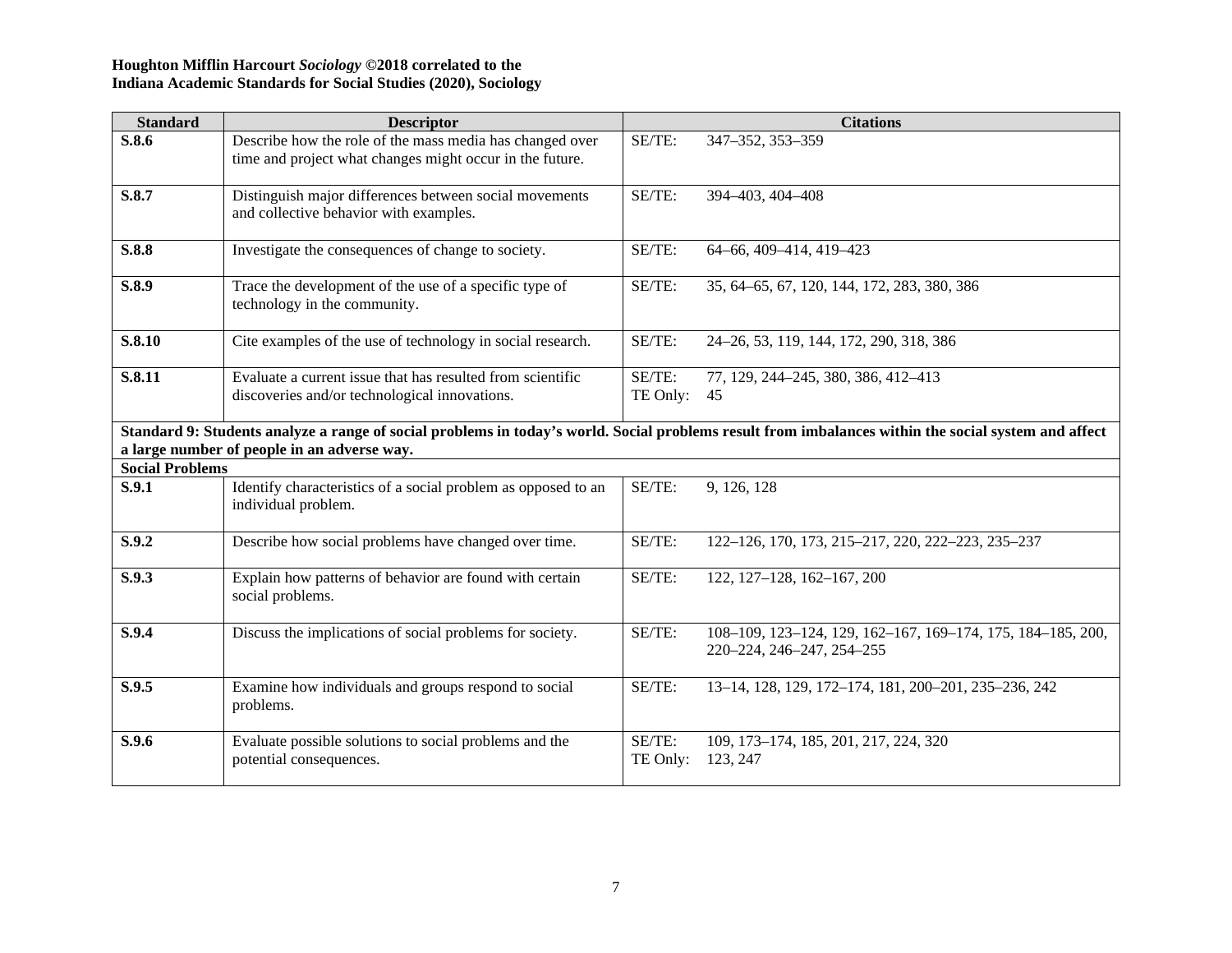| <b>Standard</b>                 | <b>Descriptor</b>                                                                                                                                |                    | <b>Citations</b>                        |
|---------------------------------|--------------------------------------------------------------------------------------------------------------------------------------------------|--------------------|-----------------------------------------|
| S.9.7                           | Survey local agencies involved in addressing social                                                                                              | SE/TE:             | 128                                     |
|                                 | problems to determine the extent of the problems in the local                                                                                    | TE Only:           | 268                                     |
|                                 | community.                                                                                                                                       |                    |                                         |
|                                 |                                                                                                                                                  |                    |                                         |
| S.9.8                           | Design and carry out school- and community-based projects                                                                                        | SE/TE:             | $130 - 131$                             |
|                                 | to address a local aspect of a social problem                                                                                                    | TE Only:           | 126, 256                                |
|                                 | Standard 10: Students examine the role of the individual as a member of the community. They also explore both individual and collective behavior |                    |                                         |
| <b>Individual and Community</b> |                                                                                                                                                  |                    |                                         |
| S.10.1                          | Describe traditions, roles and expectations necessary for a                                                                                      | SE/TE:             | 62-66, 394-403                          |
|                                 | community to continue.                                                                                                                           |                    |                                         |
|                                 |                                                                                                                                                  |                    |                                         |
| S.10.2                          | Describe how collective behavior (working in groups) can                                                                                         | SE/TE:             | 394-403, 404-408                        |
|                                 | influence and change society. Use historical and                                                                                                 |                    |                                         |
|                                 | contemporary examples to define collective behavior.                                                                                             |                    |                                         |
|                                 |                                                                                                                                                  |                    |                                         |
| S.10.3                          | Discuss theories that attempt to explain collective behavior.                                                                                    | SE/TE:             | 401-402                                 |
|                                 |                                                                                                                                                  |                    |                                         |
| S.10.4                          | Define a social issue to be analyzed.                                                                                                            | SE/TE:<br>TE Only: | 151, 161, 225, 403<br>86                |
|                                 |                                                                                                                                                  |                    |                                         |
| S.10.5                          | Examine factors that could lead to the breakdown and                                                                                             | SE/TE:             | 164-167, 170                            |
|                                 | disruption of an existing community.                                                                                                             |                    |                                         |
|                                 |                                                                                                                                                  |                    |                                         |
| S.10.6                          | Discuss the impact of leaders of different social movements.                                                                                     | SE/TE:             | 405-406                                 |
|                                 |                                                                                                                                                  |                    |                                         |
| S.10.7                          | Define propaganda and discuss the methods of propaganda                                                                                          | SE/TE:             | 399-400                                 |
|                                 | used to influence social behavior.                                                                                                               |                    |                                         |
| S.10.8                          | Discuss both the benefits and social costs of collective                                                                                         | SE/TE:             | 394-403                                 |
|                                 | behavior in society.                                                                                                                             |                    |                                         |
|                                 |                                                                                                                                                  |                    |                                         |
| S.10.9                          | Determine a cause-and-effect relationship among historical                                                                                       | SE/TE:             | 117, 180-181, 254-255, 364-365, 428-429 |
|                                 | events, themes, and concepts in United States and world                                                                                          |                    |                                         |
|                                 | history as they relate to sociology.                                                                                                             |                    |                                         |
|                                 |                                                                                                                                                  |                    |                                         |
| S.10.10                         | Investigate how incorrect communications, such as rumors                                                                                         | SE/TE:             | 398-399                                 |
|                                 | or gossip, can influence group behavior.                                                                                                         |                    |                                         |
|                                 |                                                                                                                                                  |                    |                                         |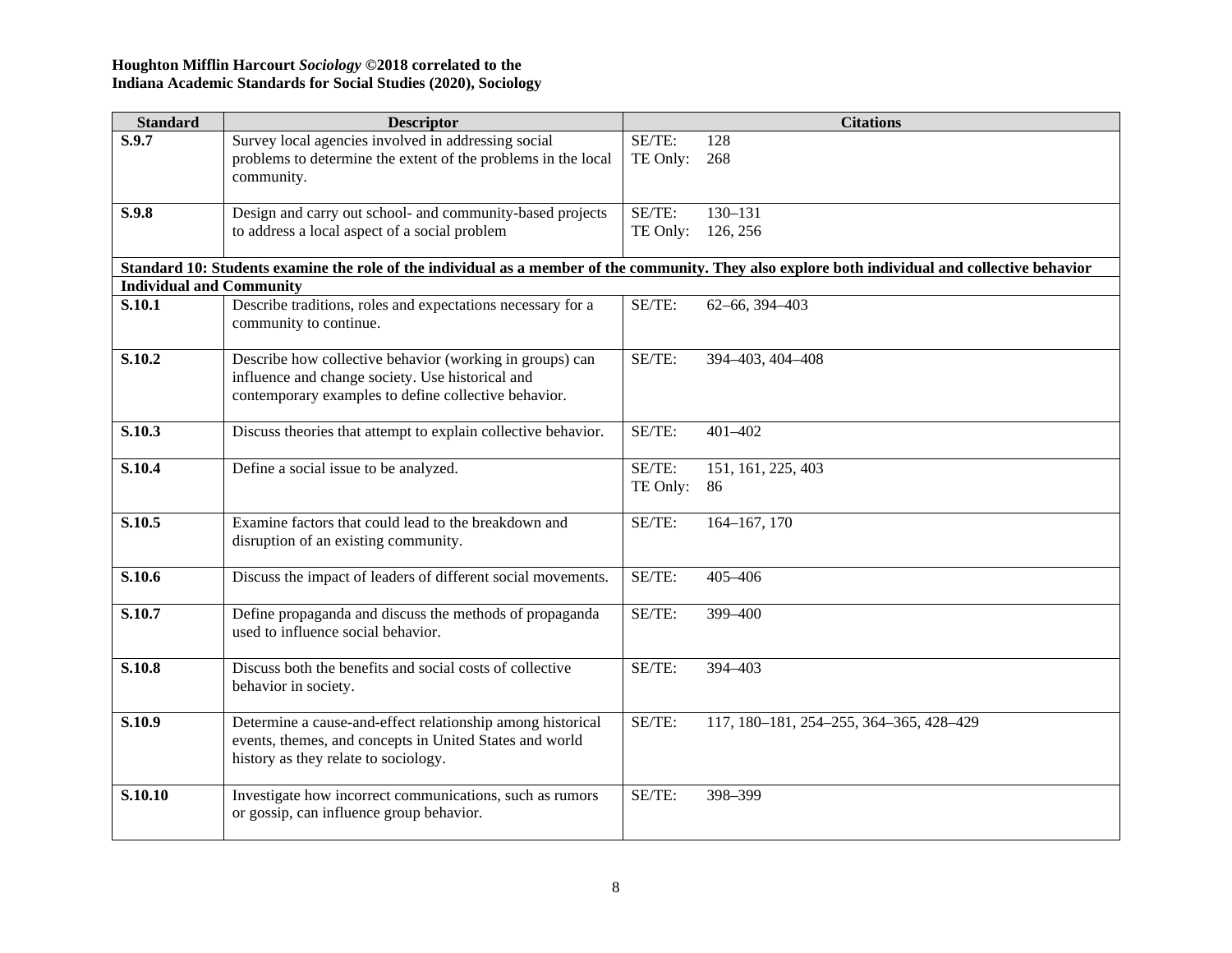| <b>Standard</b>                    | <b>Descriptor</b>                                                                                                                               |        | <b>Citations</b>                                                                                                                                         |  |  |
|------------------------------------|-------------------------------------------------------------------------------------------------------------------------------------------------|--------|----------------------------------------------------------------------------------------------------------------------------------------------------------|--|--|
|                                    | Standard 11: Students examine all types of deviant behavior from all three sociological perspectives as well as the means and methods of social |        |                                                                                                                                                          |  |  |
| control.                           |                                                                                                                                                 |        |                                                                                                                                                          |  |  |
| <b>Deviance and Social Control</b> |                                                                                                                                                 |        |                                                                                                                                                          |  |  |
| S.11.1                             | Define deviance and analyze deviance from a functionalist, a                                                                                    | SE/TE: | $162 - 167$                                                                                                                                              |  |  |
|                                    | conflict, and an interactionist perspective.                                                                                                    |        |                                                                                                                                                          |  |  |
|                                    |                                                                                                                                                 | SE/TE: |                                                                                                                                                          |  |  |
| S.11.2                             | Identify formal and informal, as well as positive and<br>negative forms of social control employed in our society.                              |        | 158-160, 161, 176-177                                                                                                                                    |  |  |
|                                    |                                                                                                                                                 |        |                                                                                                                                                          |  |  |
| S.11.3                             | Explore the functions deviance serves as identified by Emile                                                                                    | SE/TE: | $163 - 164$                                                                                                                                              |  |  |
|                                    | Durkheim.                                                                                                                                       |        |                                                                                                                                                          |  |  |
|                                    |                                                                                                                                                 |        |                                                                                                                                                          |  |  |
| S.11.4                             | Explore explanations of deviance such as Merton's Strain                                                                                        | SE/TE: | $164 - 167$                                                                                                                                              |  |  |
|                                    | Theory, Sutherland's Differential Association Theory, and                                                                                       |        |                                                                                                                                                          |  |  |
|                                    | Hirschi's Control Theory.                                                                                                                       |        |                                                                                                                                                          |  |  |
| S.11.5                             |                                                                                                                                                 | SE/TE: |                                                                                                                                                          |  |  |
|                                    | Identify deviant subcultures.                                                                                                                   |        | 163-164, 166-167                                                                                                                                         |  |  |
| S.11.6                             | Examine labeling theory from a symbolic interactionist                                                                                          | SE/TE: | $166 - 167$                                                                                                                                              |  |  |
|                                    | perspective.                                                                                                                                    |        |                                                                                                                                                          |  |  |
|                                    |                                                                                                                                                 |        |                                                                                                                                                          |  |  |
| S.11.7                             | Examine deviance from a conflict perspective.                                                                                                   | SE/TE: | 165                                                                                                                                                      |  |  |
|                                    |                                                                                                                                                 |        |                                                                                                                                                          |  |  |
| S.11.8                             | Identify types of crime and its consequences.                                                                                                   | SE/TE: | 169-174, 175                                                                                                                                             |  |  |
| S.11.9                             |                                                                                                                                                 |        | 163                                                                                                                                                      |  |  |
|                                    | Identify the consequences of the medicalization of deviance.                                                                                    | SE/TE: |                                                                                                                                                          |  |  |
| S.11.10                            | Explore theoretical foundations of punishment including                                                                                         | SE/TE: | $172 - 174$                                                                                                                                              |  |  |
|                                    | retributive, rehabilitative, and deterrent.                                                                                                     |        |                                                                                                                                                          |  |  |
|                                    |                                                                                                                                                 |        |                                                                                                                                                          |  |  |
|                                    | Grades 9-10: Learning Outcome for Literacy in History/Social Studies Learning                                                                   |        |                                                                                                                                                          |  |  |
|                                    |                                                                                                                                                 |        | LH.1: Read and comprehend history/social studies texts independently and proficiently, and write effectively for a variety of discipline-specific tasks, |  |  |
| purposes, and audiences.           |                                                                                                                                                 |        |                                                                                                                                                          |  |  |
| 9-10.LH.1.1                        | Read and comprehend history/social studies texts within a                                                                                       | SE/TE: | 7, 18, 27, 30-31, 37, 42, 47, 50-51, 57, 61, 66, 78, 82-83, 94,                                                                                          |  |  |
|                                    | range of complexity appropriate for grades 9-10                                                                                                 |        | 98, 102, 106-107, 113, 120, 128, 132-133, 140, 145, 150, 154-                                                                                            |  |  |
|                                    | independently and proficiently by the end of grade 10.                                                                                          |        | 155, 160, 167, 174, 178-179, 190, 196, 201, 204-205, 211, 217,                                                                                           |  |  |
|                                    |                                                                                                                                                 |        | 224, 228-229, 237, 242, 249, 252-253, 265, 270, 275, 278-279,                                                                                            |  |  |
|                                    |                                                                                                                                                 |        | 286, 291, 296, 301, 304–305, 315, 320, 326, 330, 334–335, 341,                                                                                           |  |  |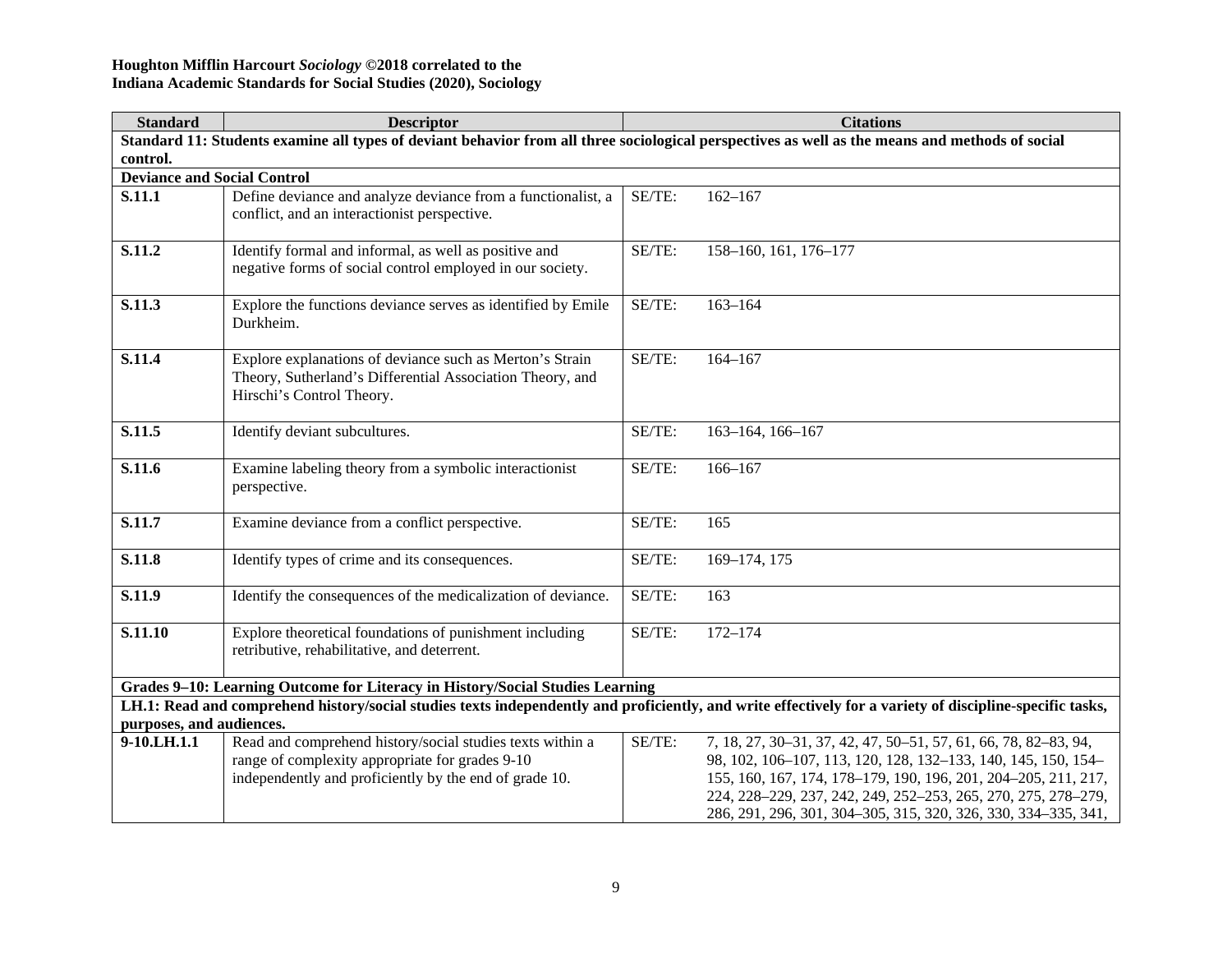| <b>Standard</b> | <b>Descriptor</b>                                                                                                          |          | <b>Citations</b>                                                                                                                       |
|-----------------|----------------------------------------------------------------------------------------------------------------------------|----------|----------------------------------------------------------------------------------------------------------------------------------------|
|                 |                                                                                                                            |          | 346, 352, 358, 362-363, 377, 381, 387, 390-391, 402, 408, 413,                                                                         |
|                 |                                                                                                                            |          | 418, 423, 426-427                                                                                                                      |
|                 |                                                                                                                            | TE Only: | -11                                                                                                                                    |
|                 |                                                                                                                            |          |                                                                                                                                        |
| 9-10.LH.1.2     | Write routinely over a variety of time frames for a range of                                                               | SE/TE:   | 7, 14, 18, 27, 30-31, 37, 42, 47, 50-51, 57, 61, 66, 73, 78, 82-                                                                       |
|                 | discipline-specific tasks, purposes, and audiences.                                                                        |          | 83, 94, 98, 102, 106-107, 113, 120, 128, 132-133, 145, 150,                                                                            |
|                 |                                                                                                                            |          | 154-155, 160, 167, 174, 178-179, 190, 196, 201, 204-205, 211,                                                                          |
|                 |                                                                                                                            |          | 217, 224, 228-229, 242, 249, 252-253, 255, 265, 270, 275,                                                                              |
|                 |                                                                                                                            |          | 278-279, 286, 291, 296, 301, 304-305, 315, 320, 326, 330,                                                                              |
|                 |                                                                                                                            |          | 334-335, 341, 346, 352, 358, 362-363, 377, 381, 387, 390-391,<br>402, 408, 409, 413, 418, 423, 426-427                                 |
|                 |                                                                                                                            | TE Only: | 3, 8–9, 11, 17, 58–59, 64–65, 68, 74–75, 77, 81, 86, 90, 96–97,                                                                        |
|                 |                                                                                                                            |          | 99, 110, 114, 118, 123, 139-140, 143, 148, 186, 200, 209, 233-                                                                         |
|                 |                                                                                                                            |          | 234, 248, 269, 272, 285, 290, 295, 312, 314, 321, 328, 336, 343,                                                                       |
|                 |                                                                                                                            |          | 351, 353, 383, 394, 401, 419                                                                                                           |
|                 |                                                                                                                            |          |                                                                                                                                        |
|                 | <b>Key Ideas and Textual Support (Reading)</b>                                                                             |          |                                                                                                                                        |
|                 | LH.2: Extract and construct meaning from history/social studies texts using a variety of comprehension skills.             |          |                                                                                                                                        |
| 9-10.LH.2.1     | Cite specific textual evidence to support analysis of primary                                                              | SE/TE:   | S9, S10, S14, 83                                                                                                                       |
|                 | and secondary sources, attending to such features as the date                                                              | TE Only: | 41, 277                                                                                                                                |
|                 | and origin of the information.                                                                                             |          |                                                                                                                                        |
| 9-10.LH.2.2     | Determine the central ideas or information of a primary or                                                                 | SE/TE:   |                                                                                                                                        |
|                 | secondary source; provide an accurate summary of how key                                                                   |          | \$1, 7, 18, 27, 37, 42, 47, 57, 61, 66, 78, 94, 98, 102,<br>113, 120, 128, 140, 145, 150, 160, 167, 174, 190, 196, 201, 211, 217, 224, |
|                 | events or ideas develop over the course of the text.                                                                       |          | 237, 242, 249, 265, 270, 275, 286, 291, 296, 301, 315, 320, 326,                                                                       |
|                 |                                                                                                                            |          | 330, 341, 346, 352, 358, 377, 381, 387, 402, 408, 413, 418, 423                                                                        |
|                 |                                                                                                                            | TE Only: | -11                                                                                                                                    |
|                 |                                                                                                                            |          |                                                                                                                                        |
| 9-10.LH.2.3     | Analyze in detail a series of events described in a text;                                                                  | SE/TE:   | 117, 180-181, 254-255, 364-365, 428-429                                                                                                |
|                 | determine whether earlier events caused later ones or simply                                                               |          |                                                                                                                                        |
|                 | preceded them.                                                                                                             |          |                                                                                                                                        |
|                 |                                                                                                                            |          |                                                                                                                                        |
|                 | <b>Structural Elements and Organization (Reading)</b>                                                                      |          |                                                                                                                                        |
|                 | LH.3: Build understanding of history/social studies texts, using knowledge, structural organization, and author's purpose. |          |                                                                                                                                        |
| 9-10.LH.3.1     | Determine the meaning of words and phrases as they are                                                                     | SE/TE:   | \$16-\$17, 4, 8, 15, 20, 30, 34, 38, 44, 50, 54, 58, 62, 68, 74, 82,                                                                   |
|                 | used in a text, including vocabulary describing political,                                                                 |          | 90, 95, 99, 106, 110, 115, 121, 132, 136, 141, 146, 154, 158,                                                                          |
|                 | social, or economic aspects of history/social studies.                                                                     |          | 162, 168, 178, 186, 192, 197, 204, 208, 212, 218, 228, 232, 238,                                                                       |
|                 |                                                                                                                            |          | 243, 252, 260, 266, 271, 278, 282, 287, 292, 297, 304, 308, 316,                                                                       |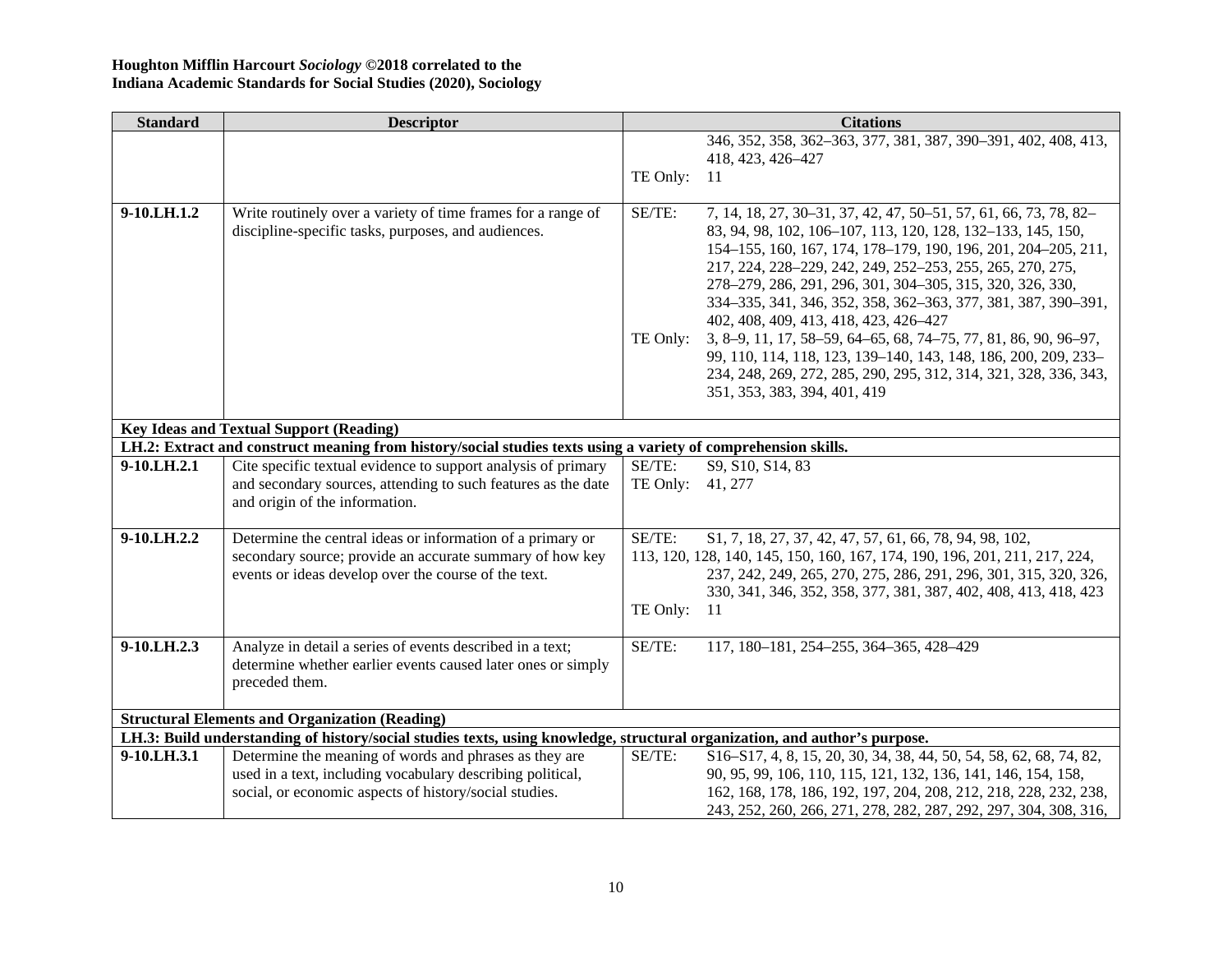| <b>Standard</b>                      | <b>Descriptor</b>                                                                                                              |          | <b>Citations</b>                                                       |
|--------------------------------------|--------------------------------------------------------------------------------------------------------------------------------|----------|------------------------------------------------------------------------|
|                                      |                                                                                                                                |          | 322, 327, 334, 338, 342, 347, 353, 362, 370, 378, 383, 390, 394,       |
|                                      |                                                                                                                                |          | 404, 409, 415, 419, 426                                                |
|                                      |                                                                                                                                | TE Only: | 2, 15, 32, 34, 54, 62, 74, 90, 99, 110                                 |
|                                      |                                                                                                                                |          |                                                                        |
| 9-10.LH.3.2                          | Analyze how a text uses structure to emphasize key points or                                                                   | SE/TE:   | $S2-S3$                                                                |
|                                      | advance an explanation or analysis.                                                                                            |          |                                                                        |
| 9-10.LH.3.3                          | Compare the perspectives of two or more authors for how                                                                        | SE/TE:   | \$15, 30, 50, 82, 106, 132, 154, 178, 204, 205, 228, 252, 278,         |
|                                      | they treat the same or similar topics, including which details                                                                 |          | 304, 334, 362, 390, 426                                                |
|                                      | they include and emphasize in their respective accounts.                                                                       | TE Only: | 17, 97                                                                 |
|                                      |                                                                                                                                |          |                                                                        |
|                                      | <b>Synthesis and Connection of Ideas (Reading)</b>                                                                             |          |                                                                        |
|                                      | LH.4: Build understanding of history/social studies texts by synthesizing and connecting ideas and evaluating specific claims. |          |                                                                        |
| 9-10.LH.4.1                          | Integrate quantitative or technical analysis (Examples:                                                                        | SE/TE:   | \$5-\$7, 5, 21, 39-40, 45, 51, 55, 56, 63, 69, 71, 76, 84, 98, 107,    |
|                                      | charts, research data) with qualitative analysis in print or                                                                   |          | 123, 125, 127, 130, 133, 137, 142-143, 155, 165, 169, 171, 173,        |
|                                      | digital text.                                                                                                                  |          | 179-180, 187-188, 189, 198, 199, 201, 214, 216, 222, 229, 236,         |
|                                      |                                                                                                                                |          | 240, 242, 244, 254-255, 258, 263, 272, 279-280, 289, 294, 303,         |
|                                      |                                                                                                                                |          | 307, 312, 314, 335, 339, 345, 361, 363-364, 368, 374, 376, 384,        |
|                                      |                                                                                                                                |          | 391, 396, 399, 406, 417, 420-421, 425, 428                             |
| 9-10.LH.4.2                          | Assess the extent to which the reasoning and evidence in a                                                                     | SE/TE:   | S9-S10, S14-S15                                                        |
|                                      | text support the author's claims.                                                                                              |          |                                                                        |
|                                      |                                                                                                                                |          |                                                                        |
| 9-10.LH.4.3                          | Analyze the relationships among primary and secondary                                                                          | SE/TE:   | $S9 - S10$                                                             |
|                                      | sources on the same topic.                                                                                                     |          |                                                                        |
|                                      |                                                                                                                                |          |                                                                        |
| <b>Writing Genres (Writing)</b>      |                                                                                                                                |          |                                                                        |
|                                      | LH.5: Write for different purposes and to specific audiences or people.                                                        |          |                                                                        |
| 9-10.LH.5.1                          | Write arguments focused on discipline-specific content.                                                                        | SE/TE:   | 31, 42, 51, 57, 78, 107, 155, 160, 174, 178-179, 211, 237, 275,<br>301 |
|                                      |                                                                                                                                | TE Only: | 75, 90, 99, 114, 248, 269, 272, 328, 330, 343                          |
| 9-10.LH.5.2                          | Write informative texts, including analyses of historical                                                                      | SE/TE:   | 7, 14, 18, 27, 30, 37, 50, 66, 73, 94, 98, 102, 106, 113, 120,         |
|                                      | events.                                                                                                                        |          | 132-133, 150, 154, 167, 190, 196, 204, 228, 242, 249, 252, 255,        |
|                                      |                                                                                                                                |          | 278, 326                                                               |
|                                      |                                                                                                                                | TE Only: | 8, 11, 17, 234, 410                                                    |
|                                      |                                                                                                                                |          |                                                                        |
| <b>The Writing Process (Writing)</b> |                                                                                                                                |          |                                                                        |
|                                      | LH.6: Produce coherent and legible documents by planning, drafting, revising, editing, and collaborating with others.          |          |                                                                        |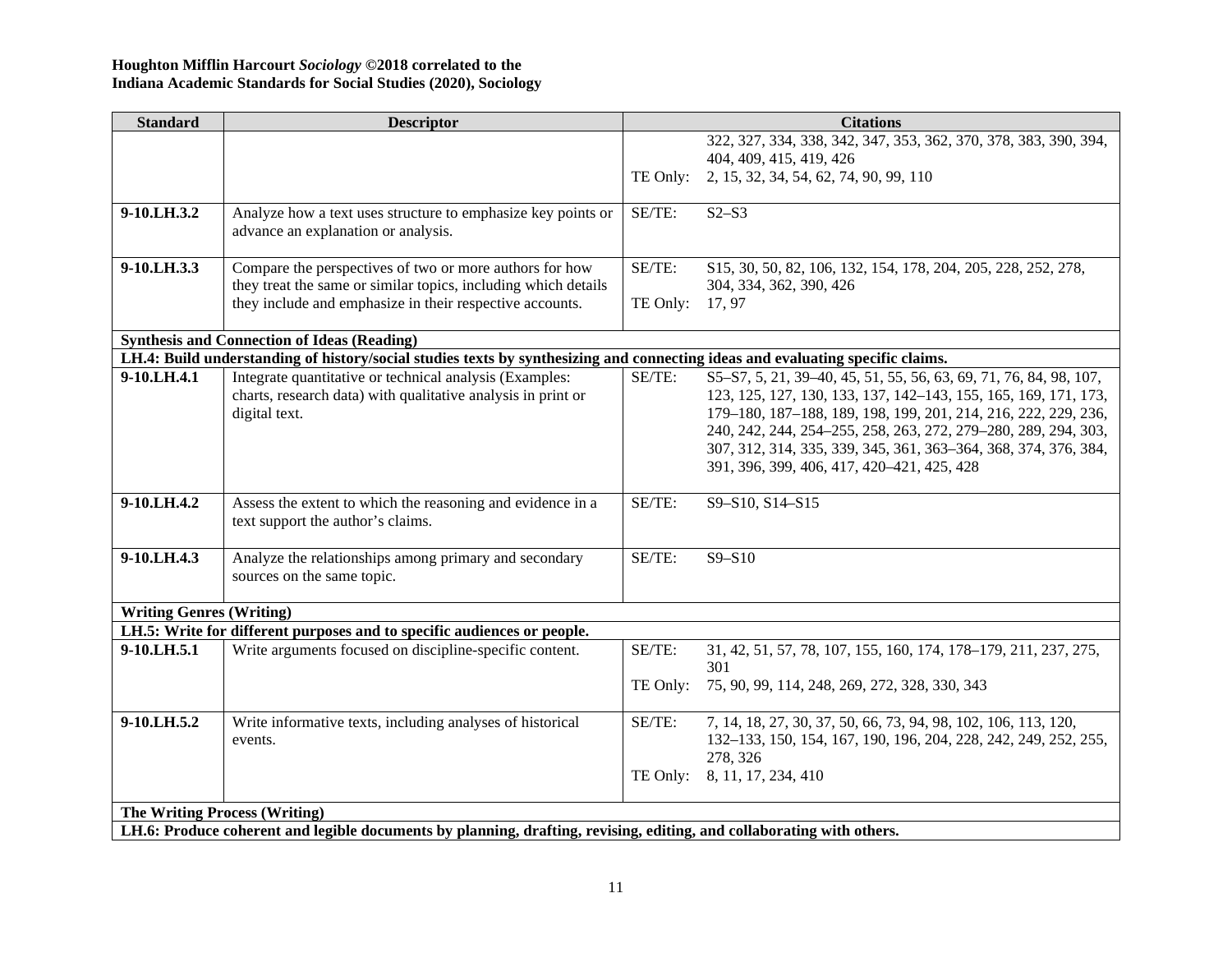| <b>Descriptor</b>                                                                                                                                                                                                                                                                                          |                                                                                                                                                                                                                                                                                                                                                                                                                       | <b>Citations</b>                                                                                                                                                                                                                                                                                                                                                                             |
|------------------------------------------------------------------------------------------------------------------------------------------------------------------------------------------------------------------------------------------------------------------------------------------------------------|-----------------------------------------------------------------------------------------------------------------------------------------------------------------------------------------------------------------------------------------------------------------------------------------------------------------------------------------------------------------------------------------------------------------------|----------------------------------------------------------------------------------------------------------------------------------------------------------------------------------------------------------------------------------------------------------------------------------------------------------------------------------------------------------------------------------------------|
| Plan and develop; draft; revise using appropriate reference<br>materials; rewrite; try a new approach, focusing on<br>addressing what is most significant for a specific purpose<br>and audience; and edit to produce and strengthen writing that<br>is clear and coherent.                                | SE/TE:                                                                                                                                                                                                                                                                                                                                                                                                                | 30-31, 50-51, 82-83, 106-107, 132-133, 154-155, 178-179,<br>204-205, 228-229, 252-253, 278-279, 304-305, 334-335,<br>362-363, 390-391, 426-427                                                                                                                                                                                                                                               |
| Use technology to produce, publish, and update individual or<br>shared writing products, taking advantage of technology's<br>capacity to link to other information and to display<br>information flexibly and dynamically.                                                                                 | SE/TE:                                                                                                                                                                                                                                                                                                                                                                                                                | 30-31, 50-51, 82-83, 106-107, 132-133, 154-155, 178-179,<br>204-205, 228-229, 252-253, 278-279, 304-305, 334-335,<br>362-363, 390-391, 426-427                                                                                                                                                                                                                                               |
|                                                                                                                                                                                                                                                                                                            |                                                                                                                                                                                                                                                                                                                                                                                                                       |                                                                                                                                                                                                                                                                                                                                                                                              |
|                                                                                                                                                                                                                                                                                                            |                                                                                                                                                                                                                                                                                                                                                                                                                       |                                                                                                                                                                                                                                                                                                                                                                                              |
| assignments and tasks to answer a question (including a self-<br>generated question) or solve a problem; narrow or broaden                                                                                                                                                                                 | TE Only:                                                                                                                                                                                                                                                                                                                                                                                                              | \$15, 24, 30, 46, 50, 82, 85, 106, 132, 154, 204, 228, 252, 278,<br>304, 334, 381, 390, 426<br>6, 10-11, 23, 40, 76, 86, 91, 116, 131, 142, 171, 182, 225, 236,                                                                                                                                                                                                                              |
| the subject, demonstrating understanding of the subject<br>under investigation.                                                                                                                                                                                                                            |                                                                                                                                                                                                                                                                                                                                                                                                                       | 264, 274, 280, 288, 295, 310, 312, 325, 328-329, 331, 401, 410,<br>425                                                                                                                                                                                                                                                                                                                       |
| Gather relevant information from multiple authoritative<br>sources, using advanced searches effectively; annotate<br>sources; assess the usefulness of each source in answering<br>the research question; synthesize and integrate information<br>into the text selectivity to maintain the flow of ideas, | SE/TE:<br>TE Only:                                                                                                                                                                                                                                                                                                                                                                                                    | S9-S10 S12, S14-S15, 30, 50, 82, 106, 132, 154, 178, 204, 228,<br>252, 278, 304, 334, 362, 390, 426<br>86, 105                                                                                                                                                                                                                                                                               |
| citation (Examples: APA or Chicago).                                                                                                                                                                                                                                                                       |                                                                                                                                                                                                                                                                                                                                                                                                                       |                                                                                                                                                                                                                                                                                                                                                                                              |
| Draw evidence from informational texts to support analysis,<br>reflection, and research.                                                                                                                                                                                                                   | SE/TE:                                                                                                                                                                                                                                                                                                                                                                                                                | S9-S10 S12, S14-S15, 30, 50, 82-83, 106, 132, 154, 178, 204,<br>228, 252, 278, 304, 334, 362, 390, 426                                                                                                                                                                                                                                                                                       |
|                                                                                                                                                                                                                                                                                                            |                                                                                                                                                                                                                                                                                                                                                                                                                       |                                                                                                                                                                                                                                                                                                                                                                                              |
|                                                                                                                                                                                                                                                                                                            |                                                                                                                                                                                                                                                                                                                                                                                                                       |                                                                                                                                                                                                                                                                                                                                                                                              |
|                                                                                                                                                                                                                                                                                                            |                                                                                                                                                                                                                                                                                                                                                                                                                       |                                                                                                                                                                                                                                                                                                                                                                                              |
|                                                                                                                                                                                                                                                                                                            |                                                                                                                                                                                                                                                                                                                                                                                                                       | 7, 18, 27, 30-31, 37, 42, 47, 50-51, 57, 61, 66, 78, 82-83, 94,                                                                                                                                                                                                                                                                                                                              |
|                                                                                                                                                                                                                                                                                                            |                                                                                                                                                                                                                                                                                                                                                                                                                       | 98, 102, 106-107, 113, 120, 128, 132-133, 140, 145, 150, 154-                                                                                                                                                                                                                                                                                                                                |
|                                                                                                                                                                                                                                                                                                            |                                                                                                                                                                                                                                                                                                                                                                                                                       | 155, 160, 167, 174, 178-179, 190, 196, 201, 204-205, 211, 217,                                                                                                                                                                                                                                                                                                                               |
|                                                                                                                                                                                                                                                                                                            |                                                                                                                                                                                                                                                                                                                                                                                                                       | 224, 228-229, 237, 242, 249, 252-253, 265, 270, 275, 278-279,<br>286, 291, 296, 301, 304-305, 315, 320, 326, 330, 334-335, 341,                                                                                                                                                                                                                                                              |
|                                                                                                                                                                                                                                                                                                            | The Research Process (Writing)<br>Conduct short as well as more sustained research<br>the inquiry when appropriate; synthesize multiple sources on<br>avoiding plagiarism and following a standard format for<br>purposes, and audiences.<br>Read and comprehend history/social studies texts within a<br>range of complexity appropriate for grades 11-CCR<br>independently and proficiently by the end of grade 12. | LH.7: Build knowledge about the research process and the topic under study by conducting short or more sustained research.<br>SE/TE:<br>Grades 11-12: Learning Outcome for Literacy in History/Social Studies Learning<br>LH.1: Read and comprehend history/social studies texts independently and proficiently, and write effectively for a variety of discipline-specific tasks,<br>SE/TE: |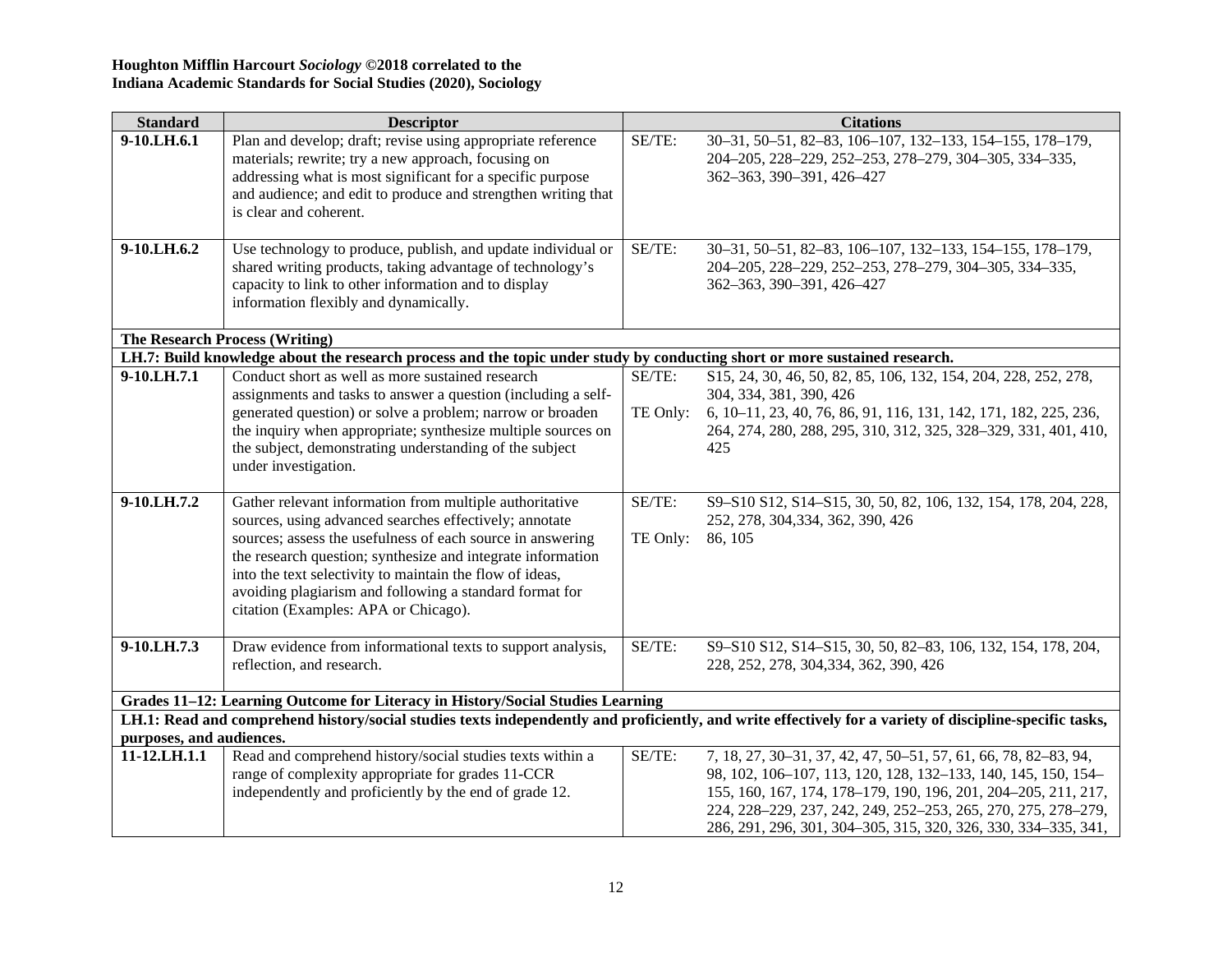| <b>Standard</b>     | <b>Descriptor</b>                                                                                                          | <b>Citations</b> |                                                                                                                                     |  |
|---------------------|----------------------------------------------------------------------------------------------------------------------------|------------------|-------------------------------------------------------------------------------------------------------------------------------------|--|
|                     |                                                                                                                            |                  | 346, 352, 358, 362-363, 377, 381, 387, 390-391, 402, 408, 413,                                                                      |  |
|                     |                                                                                                                            |                  | 418, 423, 426-427                                                                                                                   |  |
|                     |                                                                                                                            | TE Only:         | -11                                                                                                                                 |  |
|                     |                                                                                                                            |                  |                                                                                                                                     |  |
| $11 - 12$ , LH, 1.2 | Write routinely over a variety of time frames for a range of                                                               | SE/TE:           | 7, 14, 18, 27, 30-31, 37, 42, 47, 50-51, 57, 61, 66, 73, 78, 82-                                                                    |  |
|                     | discipline-specific tasks, purposes, and audiences.                                                                        |                  | 83, 94, 98, 102, 106-107, 113, 120, 128, 132-133, 145, 150,                                                                         |  |
|                     |                                                                                                                            |                  | 154-155, 160, 167, 174, 178-179, 190, 196, 201, 204-205, 211,                                                                       |  |
|                     |                                                                                                                            |                  | 217, 224, 228-229, 242, 249, 252-253, 255, 265, 270, 275,                                                                           |  |
|                     |                                                                                                                            |                  | 278-279, 286, 291, 296, 301, 304-305, 315, 320, 326, 330,<br>334-335, 341, 346, 352, 358, 362-363, 377, 381, 387, 390-391,          |  |
|                     |                                                                                                                            |                  | 402, 408, 409, 413, 418, 423, 426-427                                                                                               |  |
|                     |                                                                                                                            | TE Only:         | 3, 8–9, 11, 17, 58–59, 64–65, 68, 74–75, 77, 81, 86, 90, 96–97,                                                                     |  |
|                     |                                                                                                                            |                  | 99, 110, 114, 118, 123, 139-140, 143, 148, 186, 200, 209, 233-                                                                      |  |
|                     |                                                                                                                            |                  | 234, 248, 269, 272, 285, 290, 295, 312, 314, 321, 328, 336, 343,                                                                    |  |
|                     |                                                                                                                            |                  | 351, 353, 383, 394, 401, 419                                                                                                        |  |
|                     |                                                                                                                            |                  |                                                                                                                                     |  |
|                     | <b>Key Ideas and Textual Support (Reading)</b>                                                                             |                  |                                                                                                                                     |  |
|                     | LH.2: Extract and construct meaning from history/social studies texts using a variety of comprehension skills.             |                  |                                                                                                                                     |  |
| 11-12.LH.2.1        | Cite specific textual evidence to support analysis of primary                                                              | SE/TE:           | S9, S10, S14                                                                                                                        |  |
|                     | and secondary sources, connecting insights gained from                                                                     | TE Only:         | 41                                                                                                                                  |  |
|                     | specific details to an understanding of the text as a whole.                                                               |                  |                                                                                                                                     |  |
|                     |                                                                                                                            |                  |                                                                                                                                     |  |
| 11-12.LH.2.2        | Determine the central ideas or information of a primary or                                                                 | SE/TE:           | \$1, 7, 18, 27, 37, 42, 47, 57, 61, 66, 78, 94, 98, 102, 113, 120,                                                                  |  |
|                     | secondary source; provide an accurate summary that makes                                                                   |                  | 128, 140, 145, 150, 160, 167, 174, 190, 196, 201, 211, 217, 224,                                                                    |  |
|                     | clear the relationships among the key details and ideas.                                                                   |                  | 237, 242, 249, 265, 270, 275, 286, 291, 296, 301, 315, 320, 326,<br>330, 341, 346, 352, 358, 377, 381, 387, 402, 408, 413, 418, 423 |  |
|                     |                                                                                                                            |                  |                                                                                                                                     |  |
| 11-12.LH.2.3        | Evaluate various explanations for actions or events, and                                                                   | SE/TE:           | \$15, 30, 50, 82, 106, 132, 154, 178, 204, 205, 228, 252, 278,                                                                      |  |
|                     | determine which explanation best accords with textual                                                                      |                  | 304, 334, 362, 390, 426                                                                                                             |  |
|                     | evidence, acknowledging where the text leaves matters                                                                      |                  |                                                                                                                                     |  |
|                     | uncertain.                                                                                                                 |                  |                                                                                                                                     |  |
|                     |                                                                                                                            |                  |                                                                                                                                     |  |
|                     | <b>Structural Elements and Organization (Reading)</b>                                                                      |                  |                                                                                                                                     |  |
|                     | LH.3: Build understanding of history/social studies texts, using knowledge, structural organization, and author's purpose. |                  |                                                                                                                                     |  |
| 11-12.LH.3.1        | Determine the meaning of words and phrases as they are                                                                     | SE/TE:           | \$16-\$17, 4, 8, 15, 20, 30, 34, 38, 44, 50, 54, 58, 62, 68, 74, 82,                                                                |  |
|                     | used in a text, including analyzing how an author uses and                                                                 |                  | 90, 95, 99, 106, 110, 115, 121, 132, 136, 141, 146, 154, 158,                                                                       |  |
|                     | refines the meaning of a key term over the course of a text                                                                |                  | 162, 168, 178, 186, 192, 197, 204, 208, 212, 218, 228, 232, 238,                                                                    |  |
|                     | (Examples: how Madison defines faction in Federalist No.                                                                   |                  | 243, 252, 260, 266, 271, 278, 282, 287, 292, 297, 304, 308, 316,                                                                    |  |
|                     | $10$ ).                                                                                                                    |                  |                                                                                                                                     |  |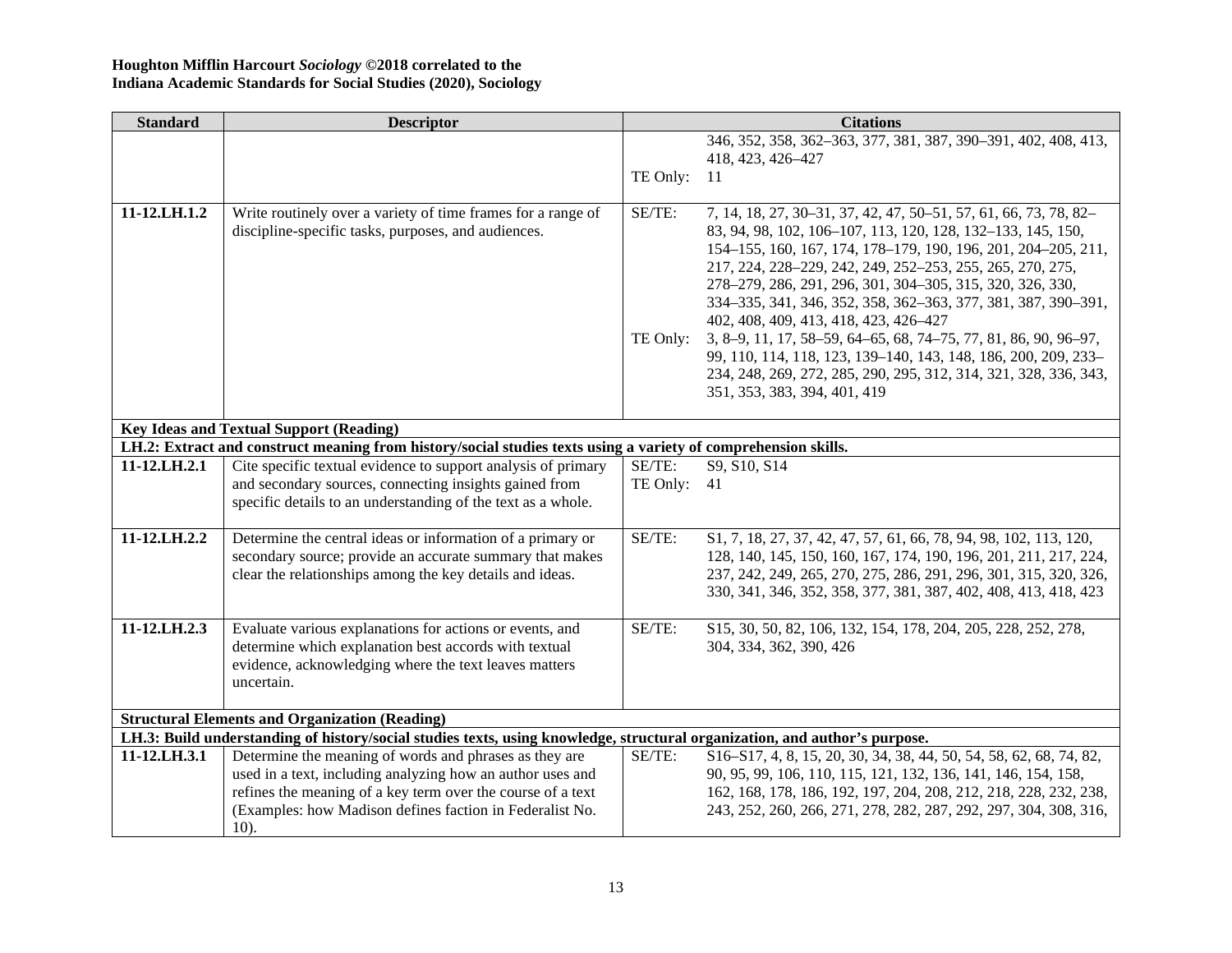| <b>Standard</b>                                                                                                                | <b>Descriptor</b>                                                       |          | <b>Citations</b>                                                                                              |  |  |  |
|--------------------------------------------------------------------------------------------------------------------------------|-------------------------------------------------------------------------|----------|---------------------------------------------------------------------------------------------------------------|--|--|--|
|                                                                                                                                |                                                                         |          | 322, 327, 334, 338, 342, 347, 353, 362, 370, 378, 383, 390, 394,                                              |  |  |  |
|                                                                                                                                |                                                                         |          | 404, 409, 415, 419, 426                                                                                       |  |  |  |
| 11-12.LH.3.2                                                                                                                   | Analyze in detail how a complex primary source is                       | SE/TE:   | S2, S3                                                                                                        |  |  |  |
|                                                                                                                                | structured, including how key sentences, paragraphs, and                |          |                                                                                                               |  |  |  |
|                                                                                                                                | larger portions of the text contribute to the whole.                    |          |                                                                                                               |  |  |  |
|                                                                                                                                |                                                                         |          |                                                                                                               |  |  |  |
| 11-12.LH.3.3                                                                                                                   | Evaluate authors' differing perspectives on the same                    | SE/TE:   | \$15, 30, 50, 82, 106, 132, 154, 178, 204, 205, 228, 252, 278,                                                |  |  |  |
|                                                                                                                                | historical event or issue by assessing the authors' claims,             |          | 304, 334, 362, 390, 426                                                                                       |  |  |  |
|                                                                                                                                | reasoning, and evidence.                                                |          |                                                                                                               |  |  |  |
|                                                                                                                                | <b>Synthesis and Connection of Ideas (Reading)</b>                      |          |                                                                                                               |  |  |  |
| LH.4: Build understanding of history/social studies texts by synthesizing and connecting ideas and evaluating specific claims. |                                                                         |          |                                                                                                               |  |  |  |
| 11-12.LH.4.1                                                                                                                   | Integrate and evaluate multiple sources of information                  | SE/TE:   | \$5-\$7, 5, 21, 39-40, 45, 51, 55, 56, 63, 69, 71, 76, 84, 98, 107,                                           |  |  |  |
|                                                                                                                                | presented in diverse formats and media (Examples: visually,             |          | 123, 125, 127, 130, 133, 137, 142–143, 155, 165, 169, 171, 173,                                               |  |  |  |
|                                                                                                                                | quantitatively, as well as in words) in order to address a              |          | 179-180, 187-188, 189, 198, 199, 201, 214, 216, 222, 229, 236,                                                |  |  |  |
|                                                                                                                                | question or solve a problem.                                            |          | 240, 242, 244, 254-255, 258, 263, 272, 279-280, 289, 294, 303,                                                |  |  |  |
|                                                                                                                                |                                                                         |          | 307, 312, 314, 335, 339, 345, 361, 363-364, 368, 374, 376, 384,<br>391, 396, 399, 406, 417, 420-421, 425, 428 |  |  |  |
|                                                                                                                                |                                                                         | TE Only: | 41, 44, 49, 97                                                                                                |  |  |  |
|                                                                                                                                |                                                                         |          |                                                                                                               |  |  |  |
| 11-12.LH.4.2                                                                                                                   | Evaluate an author's premises, claims, and evidence by                  | SE/TE:   | S14                                                                                                           |  |  |  |
|                                                                                                                                | corroborating or challenging them with other information.               |          |                                                                                                               |  |  |  |
|                                                                                                                                |                                                                         |          |                                                                                                               |  |  |  |
| 11-12.LH.4.3                                                                                                                   | Integrate information from diverse sources, both primary and            | SE/TE:   | \$15, 30, 50, 82, 106, 132, 154, 178, 204, 228, 252, 278, 304,                                                |  |  |  |
|                                                                                                                                | secondary, into a coherent understanding of an idea or event,           |          | 334, 362, 390, 426                                                                                            |  |  |  |
|                                                                                                                                | noting discrepancies among sources.                                     | TE Only: | 97                                                                                                            |  |  |  |
| <b>Writing Genres (Writing)</b>                                                                                                |                                                                         |          |                                                                                                               |  |  |  |
|                                                                                                                                | LH.5: Write for different purposes and to specific audiences or people. |          |                                                                                                               |  |  |  |
| 11-12.LH.5.1                                                                                                                   | Write arguments focused on discipline-specific content.                 | SE/TE:   | 31, 42, 51, 57, 78, 107, 155, 160, 174, 178-179, 211, 237, 275,                                               |  |  |  |
|                                                                                                                                |                                                                         |          | 301                                                                                                           |  |  |  |
|                                                                                                                                |                                                                         | TE Only: | 75, 90, 99, 114, 248, 269, 272, 328, 330, 343                                                                 |  |  |  |
| 11-12.LH.5.2                                                                                                                   | Write informative texts, including analyses of historical               | SE/TE:   | 7, 14, 18, 27, 30, 37, 50, 66, 73, 94, 98, 102, 106, 113, 120,                                                |  |  |  |
|                                                                                                                                | events.                                                                 |          | 132-133, 150, 154, 167, 190, 196, 204, 228, 242, 249, 252, 255,                                               |  |  |  |
|                                                                                                                                |                                                                         |          | 278, 326                                                                                                      |  |  |  |
|                                                                                                                                |                                                                         | TE Only: | 8, 11, 17, 234, 410                                                                                           |  |  |  |
|                                                                                                                                |                                                                         |          |                                                                                                               |  |  |  |